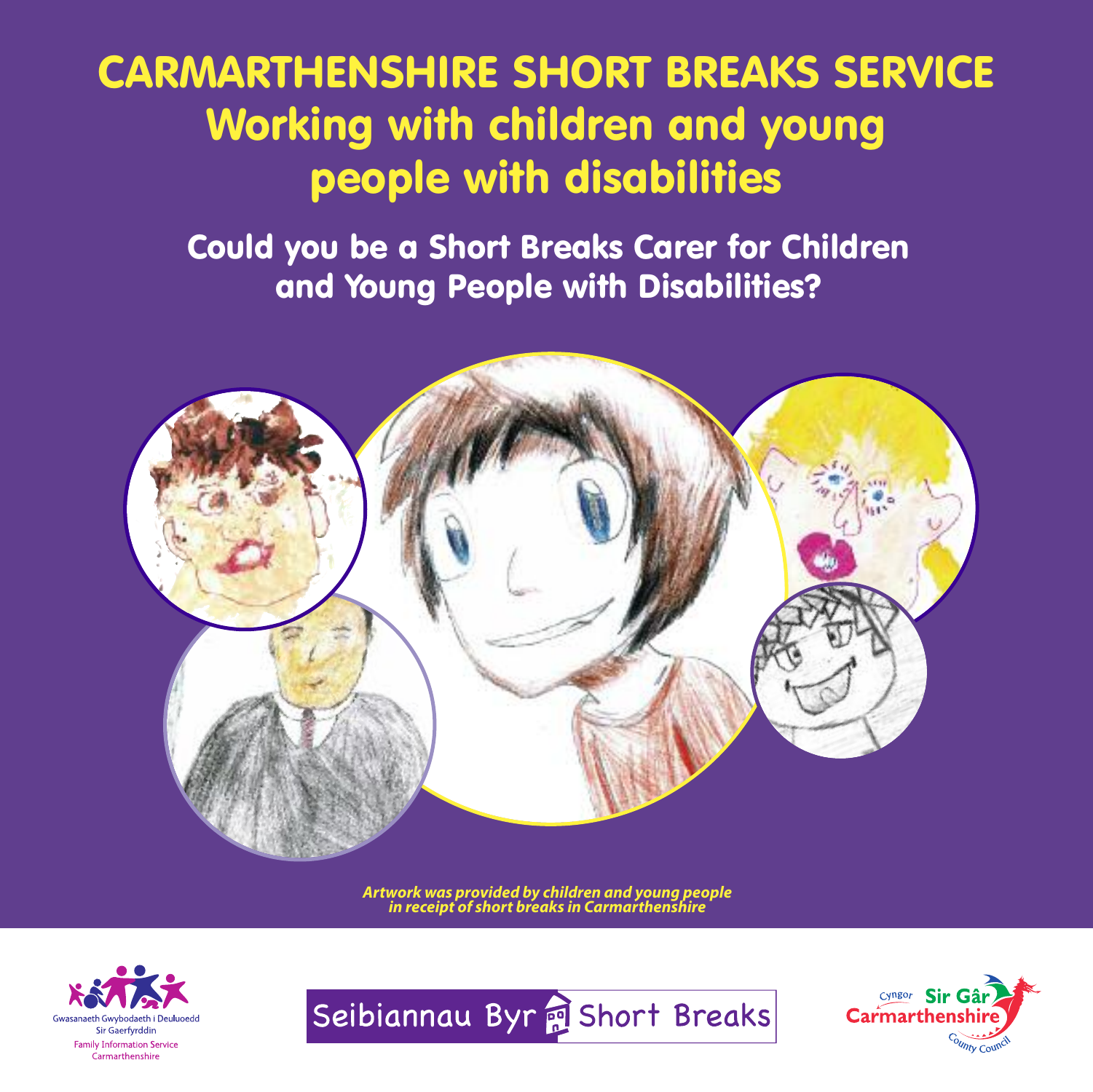## **What is a Short Break Carer?**

Short Break Carers offer care in their own home to a child or young person with disabilities; sharing the care with and supporting the family to remain together. Short Break care aims to relieve the pressure on families by offering the child/young person with a disability new experiences and opportunities to make new friends and form new relationships, helping to increase self-esteem and independence, whilst allowing the family time-out, have a break and if applicable spend time with their other children

# **What type of Person is a Short Break Carer?**

Short Break Carers come from different backgrounds but share one thing in that they all care about Children and Young people with disabilities. We need Carers for children and Young people of all ages. Short break care can suit people who are not in a position to offer full time care.

# **What qualities do I need to be a Short Break Carer?**

You need time, patience, tolerance, and energy.You must be able to share your home and life with others and have a spare bedroom.

# **What might prevent me from becoming a Short Break Carer?**

You can't be a Short Break Carer if you have a criminal record for offences against children. Having previous convictions doesn't mean that you cannot be a Short Break Carer, but we have to consider whether this may affect your ability to provide appropriate care.

### **What are the Rewards?**

Short Break care isn't all about giving; you too can get so much out of the experience. You will be making a difference to a child's life, seeing their confidence and self esteem grow. As a Short Break Carer you also help to keep families together by providing time- out for parents and siblings, helping them recharge their batteries.

## **What is Short Break care really like?**

Short Break Care involves working together with a team of people to care for a child/young person with a disability. It is not something that can be done in isolation, it affects your family and close friends. If you have children of your own think carefully about how they will cope with sharing you, their home and their possessions. If you have a partner, Short Breaks is something you must both want.

#### **Can I be A Short Break Carer?**

Carmarthenshire welcomes applicants regardless of personal circumstances recognising equality and diversity

# **What support will I get as a Short Break Carer?**

You will be supported with regular visits and training, the Child's Social Worker will visit regularly too. You will have Support Group Meetings and the added support of a mentor with responsibility for supporting Carers who work with children and young people with disabilities.

# **If you feel you could make a difference and are interested in finding out more please contact: 0800 0933699**

or e-mail **ShortBreaksServices@carmarthenshire.gov.uk / www.carmarthenshire.gov.uk/fostering**

*Artwork was provided by children and young people in receipt of short breaks in Carmarthenshire*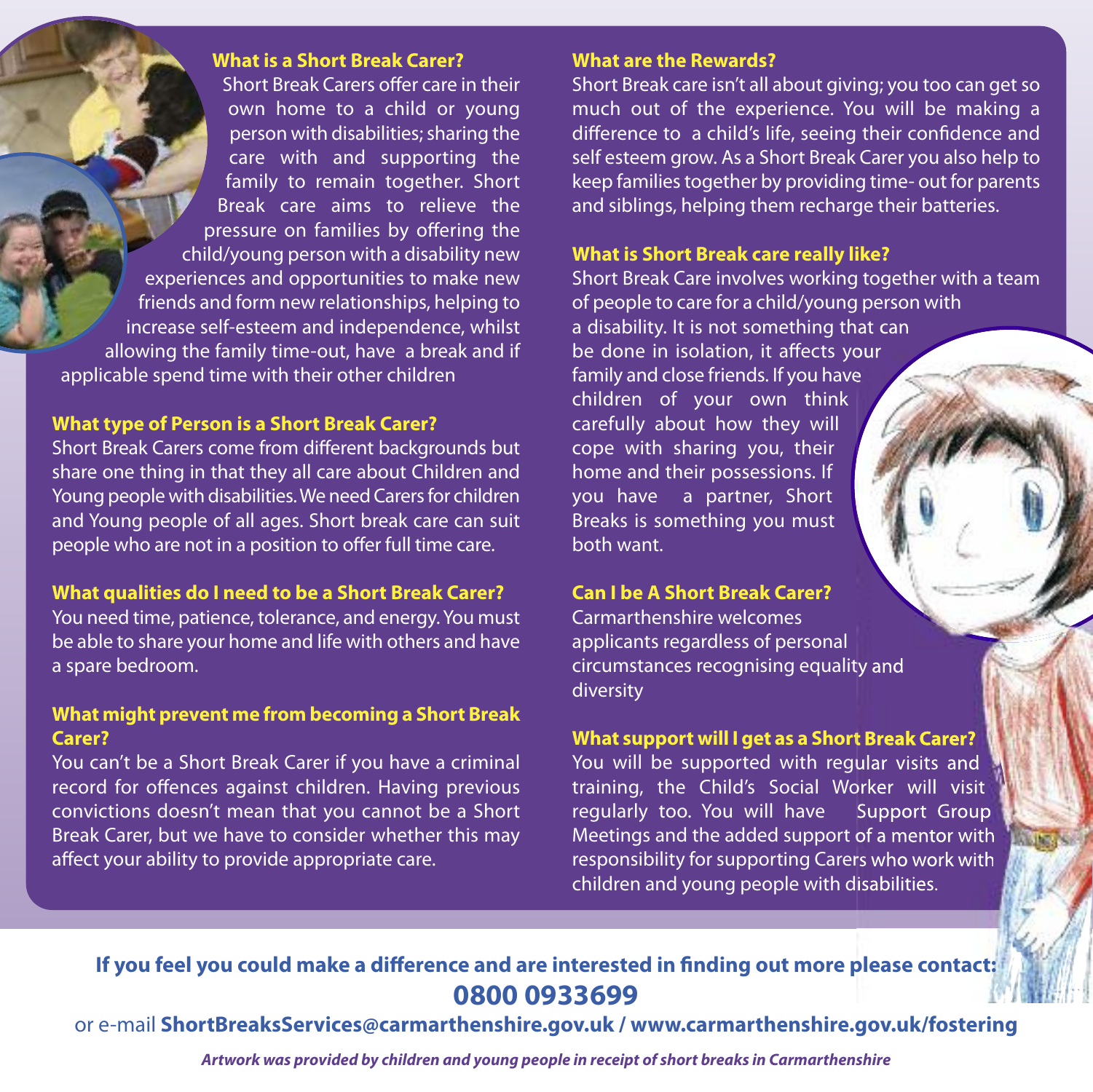

# **Financial Help**

We will give you an allowance to cover the day to day expenses of caring for a child, further details will be available when we visit you at your home

# **What are the different types of Short Breaks?**

Short Break Carers offer care to a range of children and young people with disabilities 0-18 years for a minimum of 4 overnights per month. This may be just one overnight at a time or two consecutive nights at a time or more depending on the care plan for the individual child.

Short Break Carers can be linked to a small number of children/young people. Short Break Carers-provide care for children and young people with disabilities and additional needs, those who have more challenging behaviours or medical and/or physical needs.

# **Initial Home Visit**

If you decide that you would like to be a Short break carer, or you would like more information, we will arrange to meet you at your home. We will also ask you questions about your background, skills and experience and your reasons for wanting to become a Short Break Carer.

# **Preparation**

Following our visit, we'll decide together whether you are in a position to go ahead with a short break carer application.

If you are, we will invite you to preparation training, these sessions will give you a chance to learn more about Short breaks with other people who, like you, are hoping to become Short break Carers. It should give you enough information to decide whether to proceed with your application.

# **If you feel you could make a difference and are interested in finding out more please contact: 0800 0933699**

or e-mail **ShortBreaksServices@carmarthenshire.gov.uk / www.carmarthenshire.gov.uk/fostering**

*Artwork was provided by children and young people in receipt of short breaks in Carmarthenshire*